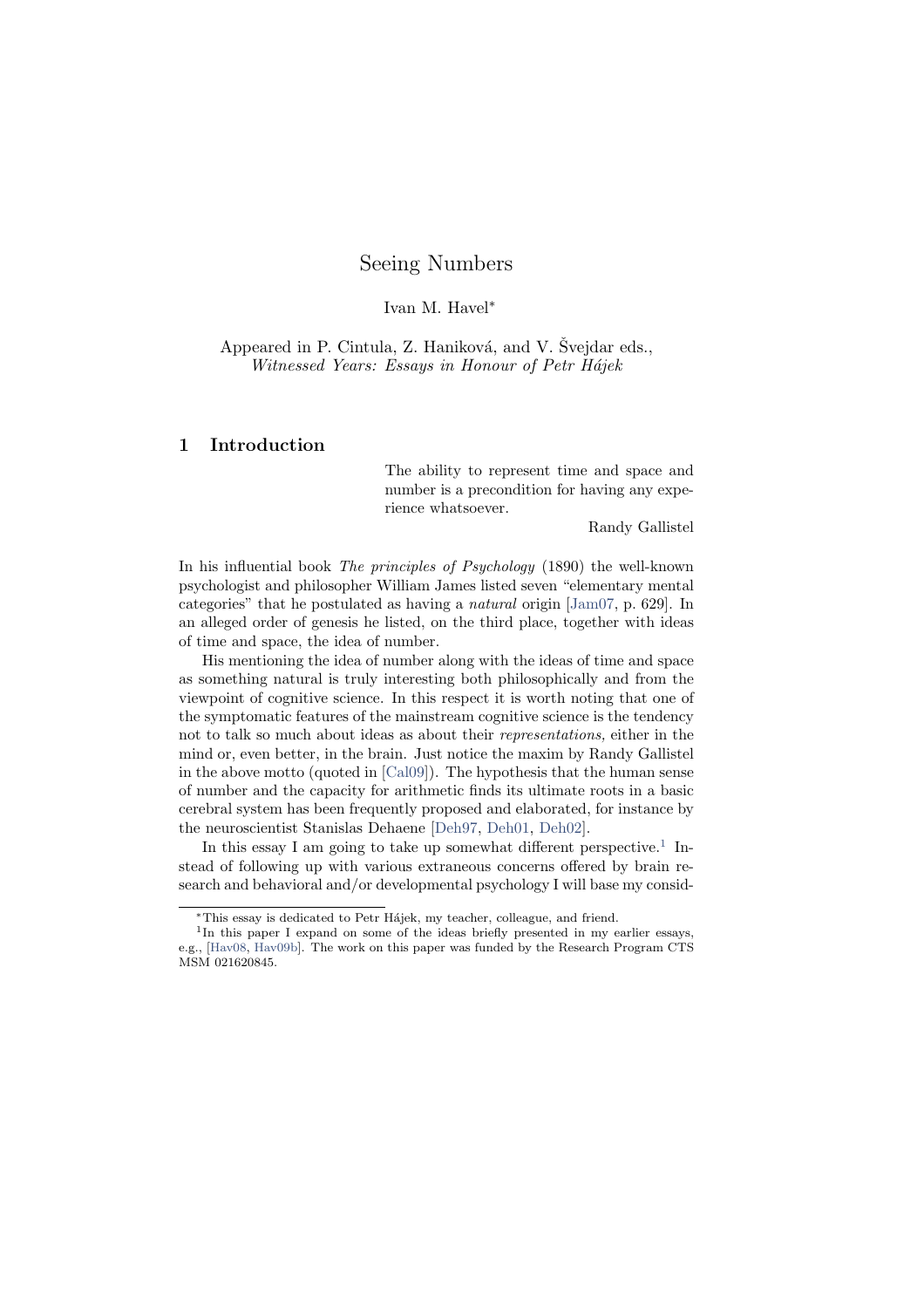erations on the way things, in our case numbers,<sup>[2](#page-1-0)</sup> are *actually experienced* (a digression towards animal "arithmetic" in Section [3](#page-4-0) is an exception). Hence the nature of my interest is more phenomenological (in the philosophical sense of the word) than scientific and, I dare say, my claims are speculative, rather than conforming to empirical or deductive knowledge. Correspondingly, I use the term "experience" in its philosophical sense, when referring to any mental state associated with one's conscious "living through" a certain event or situation—"conscious" in the sense that there is something "it is like" to be in that state of the mind.

First of all we should make clear what kind of "thing" numbers are, i.e., what is the nature of entities that humans may experience as numbers? The way mathematicians formulate, introduce, or conceptually represent their idea of a number is quite a different question. This, however, does not mean that the relation between the mathematicians' concept and human experience should be ignored as irrelevant.

Now, our first observation is that the very word "number" (in English as well as its equivalents in some other languages) is rather multivalent. This fact may lead to difficulties, especially in the context of our study but, at the same time, it may hint at certain interesting hypotheses about the origin of this very multivalence. Thus I shall distinguish here at least three different senses of the word: (1) "numbers" as numerical quantities, i.e. counts of something, (2) "numbers" as abstract entities emerging in human mind and allowing mathematical formalization in the framework of one or another formal theory,<sup>[3](#page-1-1)</sup> (3) "numbers" as natural or conventional symbols or numeral signs that represent numbers in either one of the previous two senses. In view of the importance of this conceptual distinction in our study, I shall henceforth distinguish the above three senses by using, respectively, the terms  $(1)$  count,  $(2)$  number, and  $(3)$  numeral. However, when there is no danger of confusion, I shall often use the term *number* in the general, more encompassing sense.

# <span id="page-1-2"></span>2 Human sense of numerical quantities

Are we, people, endowed with anything like a sense of counts? Here the term "sense" (another multivocal word) vaguely refers to human ability or disposition to recognize some (not too large) counts of items that are perceived, remembered or imagined. The allusion to perceptual "senses" (vision, hearing, touch, etc.) may be intuitively apt but it is worth elaborating a little

<span id="page-1-1"></span><span id="page-1-0"></span><sup>2</sup>Throughout this paper the term "number" always means "natural number".

<sup>3</sup>What is characteristic of abstract numbers is that they do not emerge (or they are not constructed) individually but always together with some (or all) other numbers.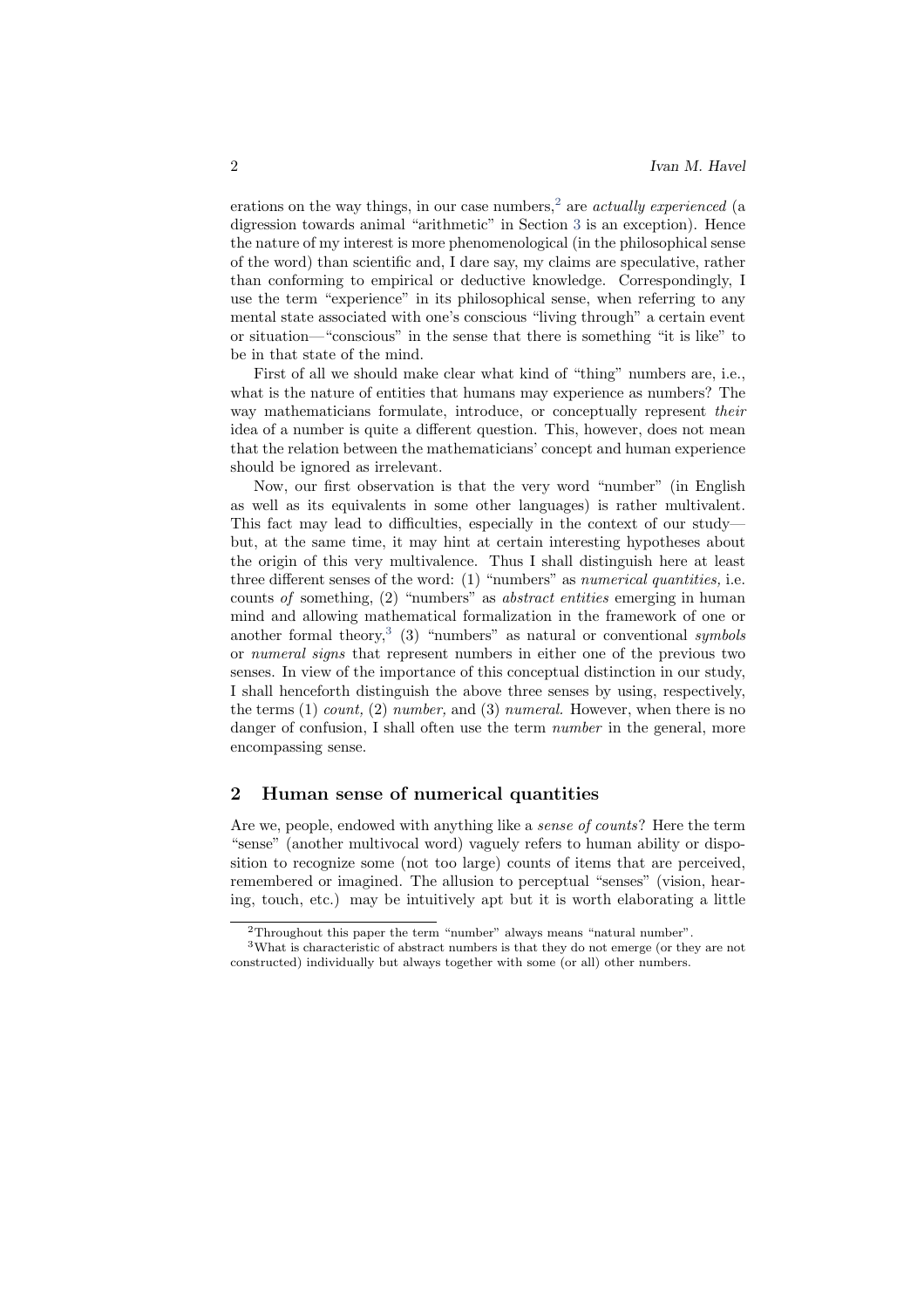#### (cf. [\[Hav09a,](#page-15-7) Chapter 5]).

Let us start with the intended meaning of the general notion of having (or being endowed with) the sense of  $X$  where  $X$  is a certain predetermined quality (in our case, somewhat oddly, the term "quality" refers to numerical "quantity"). First, such "sense" is something to be attributed to a person who is, so to speak, the possessor or owner of the said sense, and second, "having the sense of" refers to one's disposition, rather than to factual employing such disposition in a concrete situation (analogically to, say, the sense of humor, sense of responsibility, etc.). This subtle distinction is not always properly taken care of in the scientific literature but it is usually implied by the context. It may turn out to be particularly relevant to cognitive science which attributes various "senses of  $\dots$ " or "feelings for  $\dots$ " to conscious subjects. I shall call such subjective dispositions, or "senses of something", simply *inner senses* (take it just as a technical term).

Most of such inner senses are implicit, pre-reflective features of our everyday experience even if sometimes we may subject them to conscious reflection, especially when they are actually being employed. This holds, mutatis mutandis, for the usual perceptual senses as well as for the sense of counts. All of them are subjectively experienced as well as objectively inferable dispositions. Unlike perceptual senses, the sense of counts does not have its own dedicated physiological organ; rather it indirectly utilizes various perceptual organs (as for its dedicated brain area there exist various conjectures).

We may tentatively put forth the idea of a minimal, pre-reflective inner sense of counts as something innate, already built into the very structure of experience. For this, however, we would have to distinguish various subcategories of counts: depending on whether they correspond to small, moderately large, or very large numbers (prematurely said).

Indeed, we directly perceive, *without* counting, very small counts.<sup>[4](#page-2-0)</sup> For instance, we normally "see at a glance" the triplicity in triangles or tripods, quaternity in squares, quintuplicity in five-point stars—all that without any actual process of counting angles (or legs or vertices or tips)—but when the group becomes larger we gradually become wrong in a direct grasp of the count. This may happen around seven, eight, or more items in the group (depending on the individual and context). For larger groups we cannot but resort to a slower but more reliable actual counting procedure. Let us refer to this transition phase as to the first horizon of number apprehension. Then the second horizon of number apprehension might vaguely delimit what can be conceivably counted in practice (possibly in thought only); finally, numbers that are beyond the second horizon and stretch towards the potential infinity

<span id="page-2-0"></span><sup>4</sup>Let us live with this little ambiguity in terms—by the verbal form (to count) I refer to an active temporal process aimed at determining the count.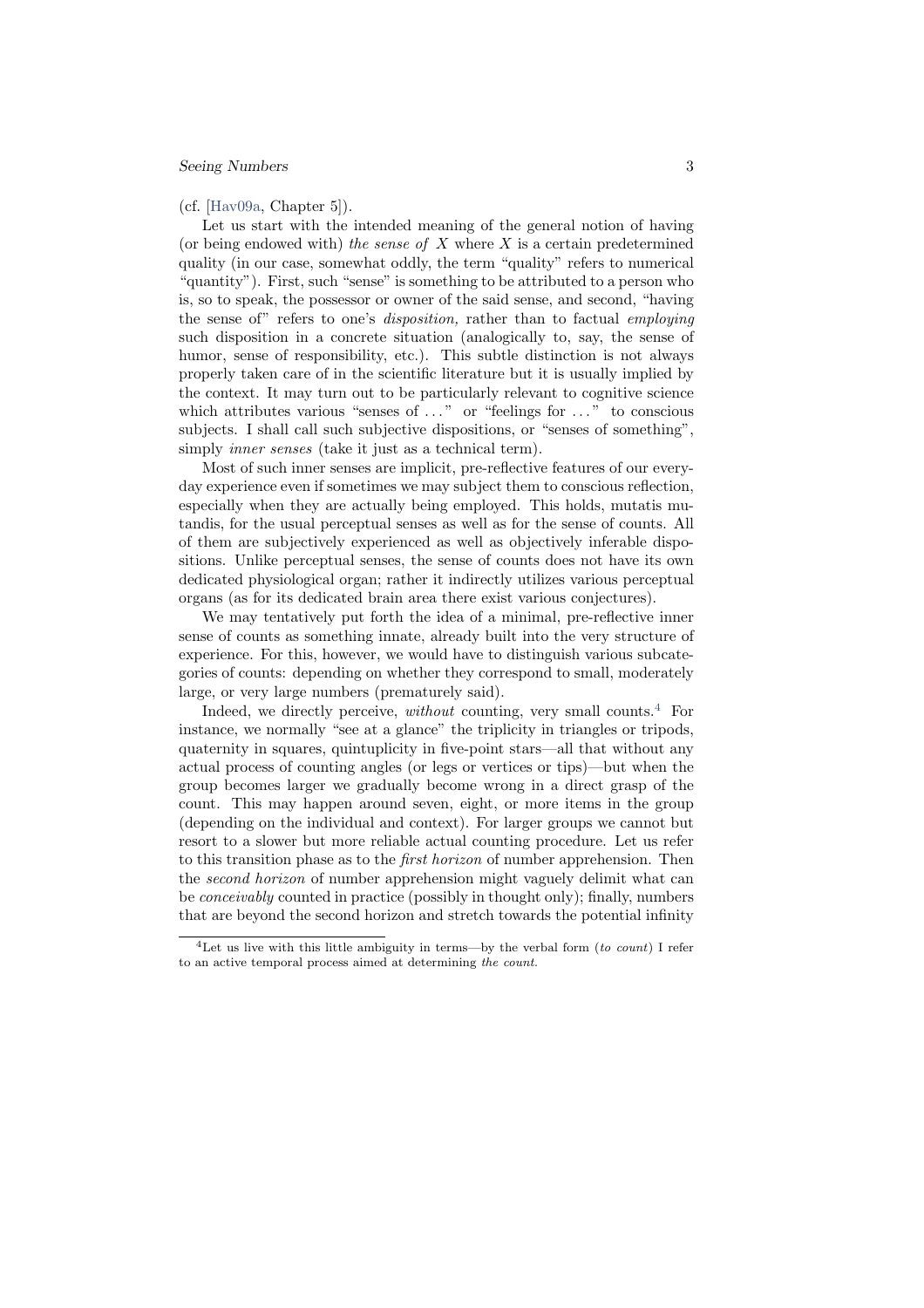can only be grasped through indirect theoretical tools.

The sense of counts should be distinguished from another, perhaps originally independent inner sense of numerosity comprising the ability to notice that a certain group of entities either swells or shrinks, or that it is either larger or smaller than another group of entities. The sense of numerosity as such may not entail, in general, the ability of counting, or even the idea of a count.

Let us quote W. James' account of (the sense of) counts, namely the ideas of number, of the increasing number-series, and of the emergence of arithmetics [\[Jam07,](#page-15-0) pp. 653-654]:

Number seems to signify primarily the strokes of our attention in discriminating things. These strokes remain in the memory in groups, large or small, and the groups can be compared. The discrimination is, as we know, psychologically facilitated by the mobility of the thing as a total. But within each thing we discriminate parts; so that the number of things which any one given phenomenon may be depends in the last instance on our way of taking it.  $\left[ \ldots \right]$  A sand-heap is one thing, or twenty thousand things, as we may choose to count it. We amuse ourselves by the counting of mere strokes, to form rhythms, and these we compare and name. Little by little in our minds the number-series is formed. This, like all lists of terms in which there is a direction of serial increase, carries with it the sense of those mediate relations between its terms which we expressed by the axiom "the more than the more is more than the less." That axiom seems, in fact, only a way of stating that the terms do form an increasing series. But, in addition to this, we are aware of certain other relations among our strokes of counting. We may interrupt them where we like, and go on again.  $[\ldots]$  We thus distinguish between our acts of counting and those of interrupting or grouping, as between an unchanged matter and an operation of mere shuffling performed on it.  $\lceil \ldots \rceil$  The principle of constancy in our meanings, when applied to strokes of counting, also gives rise to the axiom that the same number, operated on (interrupted, grouped) in the same way will always give the same result or be the same.

Some authors use the term number sense for "our ability to quickly understand, approximate, and manipulate numerical quantities" [\[Deh01\]](#page-15-3). In this study I dare to claim, probably despite James, that our ability to perform actual counting (above the rudimentary sense of counts) may not be a necessary prerequisite for the number sense. In my view, two inner senses the direct sense of (small) counts and the sense of numerosity—may be more essential.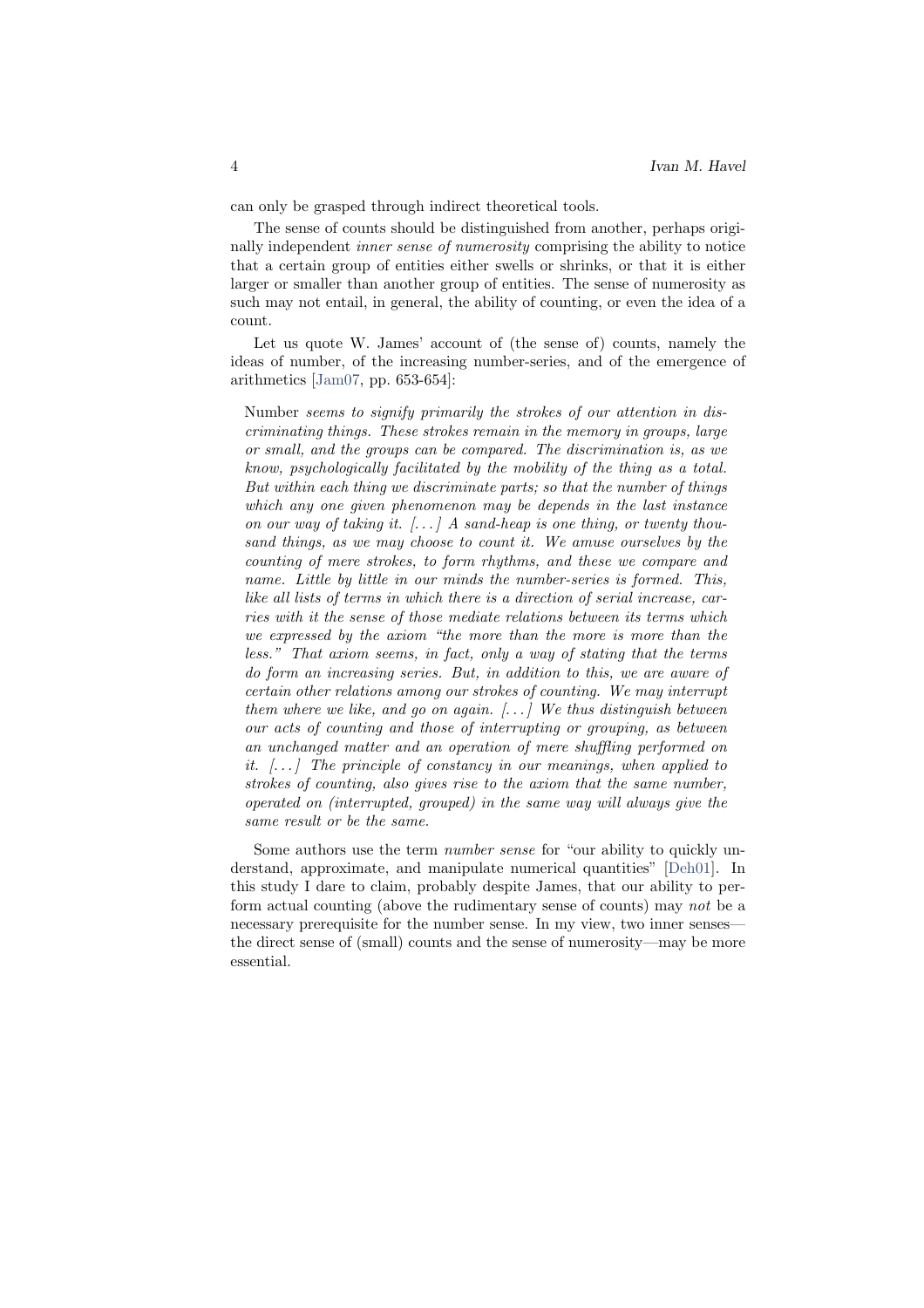## <span id="page-4-0"></span>3 Can animals count?

There is a growing number of studies with animals exhibiting certain limited abilities to count and, as it is often claimed, to perform elementary arithmetic operations [\[Cal09\]](#page-15-1). We may be enticed to immediate hypotheses about the evolutionary origin of such abilities. This, under the prevailing Darwinian paradigm, would make us look for one or another survival advantage of such abilities, analogous to the advantages of having, say, the sense of colors, of shapes, of spatial directions, etc.

Perhaps we may conjecture that what appeared relatively early in the animal world might have been abilities that are not based on the process of counting. Such abilities may be primarily two: (1) the ability to identify small counts at a glance—a count of eggs, offspring, wolves in a pack, etc.—and  $(2)$ the ability to distinguish, without counting, between a smaller amount and a larger amount—of grain, leaves of grass, ants in a colony, etc.—(as James puts it, "the more than the more is more than the less.") Only much later, perhaps among humans, actual counting procedures came to be used, and after that there emerged the abstract concept of a number together with the idea of the "number line" endowed with various arithmetical operations.

Various experiments show that there are certain reasons to attribute the sense of (small) counts to animals. There are reports on primates, elephants, salamanders, chimpanzees, birds, even fish and bees, which can reliably recognize small counts of presented objects [\[Cal09\]](#page-15-1). The favorites are four-day-old chicks (thus no training could be assumed) that reportedly are able to correctly determine that  $1 + 2$  is greater than  $4 - 2$ , that  $0 + 3$  exceeds  $5 - 3$ , and that  $4 - 1$  is more than  $1 + 1$ . However, one has to be careful with interpreting such experiments. Researchers frequently use certain appealing phrases like "number recognition" or even "arithmetic skills" when talking about animals. My own small survey of the literature has revealed, first, that such experiments with animals involved counts of some specific objects, usually objects with survival importance to the animal. Second, in most cases the tested abilities could be explained simply by the ability to discriminate between larger and smaller amounts, without any need to do actual counting. (The rash claims about "arithmetic" skills of animals could be enticed by the habitual tendency of us, numerate humans, to do counting, adding, subtracting, etc. even when we deal with relatively small counts.)

There are two ideas for suitable that may support various hypotheses about evolutionary origins of the number sense. One idea was already mentioned: looking for obvious survival advantages. The second idea is more logical. For instance, the sense of counts already presumes other inner senses, namely the sense of sameness and difference, or more specifically, the sense of individuality of elements of a group and the sense of that very type of similar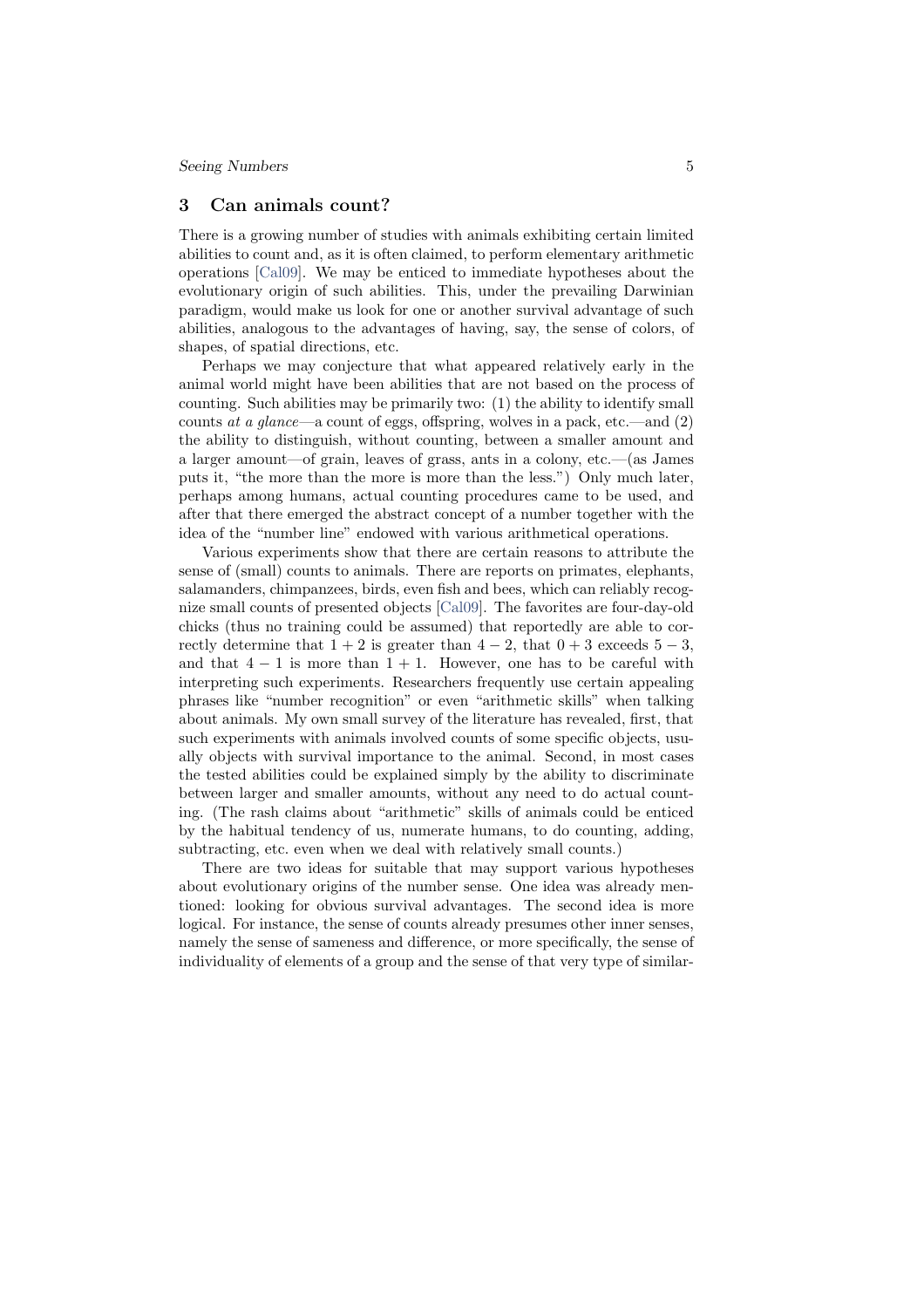ity which characterizes the group. (Surprisingly enough, James placed "ideas of difference and resemblance, and of their degrees" into a later, fourth position in his list of natural mental categories.)

# 4 Representing numbers

How did we, the human species, develop the abstract concept of a number, as something implicitly related to counts but without reference to particular entities counted? Talking and thinking in human way about abstract numbers is only possible with their appropriate symbolic representations.<sup>[5](#page-5-0)</sup> Here comes the third meaning of the word "number", viz. that of a numeral. Let us use this word in the most general sense, including not only word numerals (like "one" "two", "three", ...) and their combinations ("thirty six") but also other kinds of symbol, or better sets of symbols, that unambiguously represent (abstract) numbers. You can think of the usual graphical signs  $(1, 2, 3, 4, \ldots, \text{ or } 01, 10, 11, 100, \ldots, \text{ or } I, II, III, IV, \ldots).$  Let us allow, for the purposes of the present study, even more general representations, for instance geometrical shapes, whether drawn, written or merely imagined.

To avoid misunderstanding: I do not assume that the concept of numeral has to be derived from, or dependent on, a prior concept of (abstract) number. We could equally well associate numerals directly with counts of some entities, real or imagined. The simplest idea is the analog representation of counts (or numbers). Think, for instance, of scribbling down or imagining groups of some concrete objects like dots, strokes, tokens, marks, knots on a rope etc.[6](#page-5-1) Each such group can be also viewed as a symbolical numeral directly representing the count of items in the same group. In mathematics we speak about the unary numeral system for representing numbers.

As a matter of fact, many cultures use analog notation (signs) for three smallest numbers, sometimes even for four or five; see Fig. [1.](#page-6-0) Obviously, for slightly larger numbers (near the first horizon of number apprehension) a danger of misinterpretation may increase. Probably because of this and for the sake of compression specific signs have outplaced the analog signs. Moreover, and more importantly, arbitrarily large numbers can be represented by sequential juxtaposition of figures.

It is worth noting that some languages use different words for counts of different categories of object. This fact may suggest that the concept of count

<span id="page-5-0"></span><sup>&</sup>lt;sup>5</sup>In this point I differ from the view of some scientists like Dehaene (quoted above) and Jean-Pierre Changeux. They associate the number sense with activation of specialized neuronal circuits in the brain (this applies also to non-human animals) so that human language and consciousness are not assumed to be a prerequisite for dealing with numerical quantities.

<span id="page-5-1"></span><sup>6</sup>Perhaps even temporal sequences of events like sounds of a tolling bell.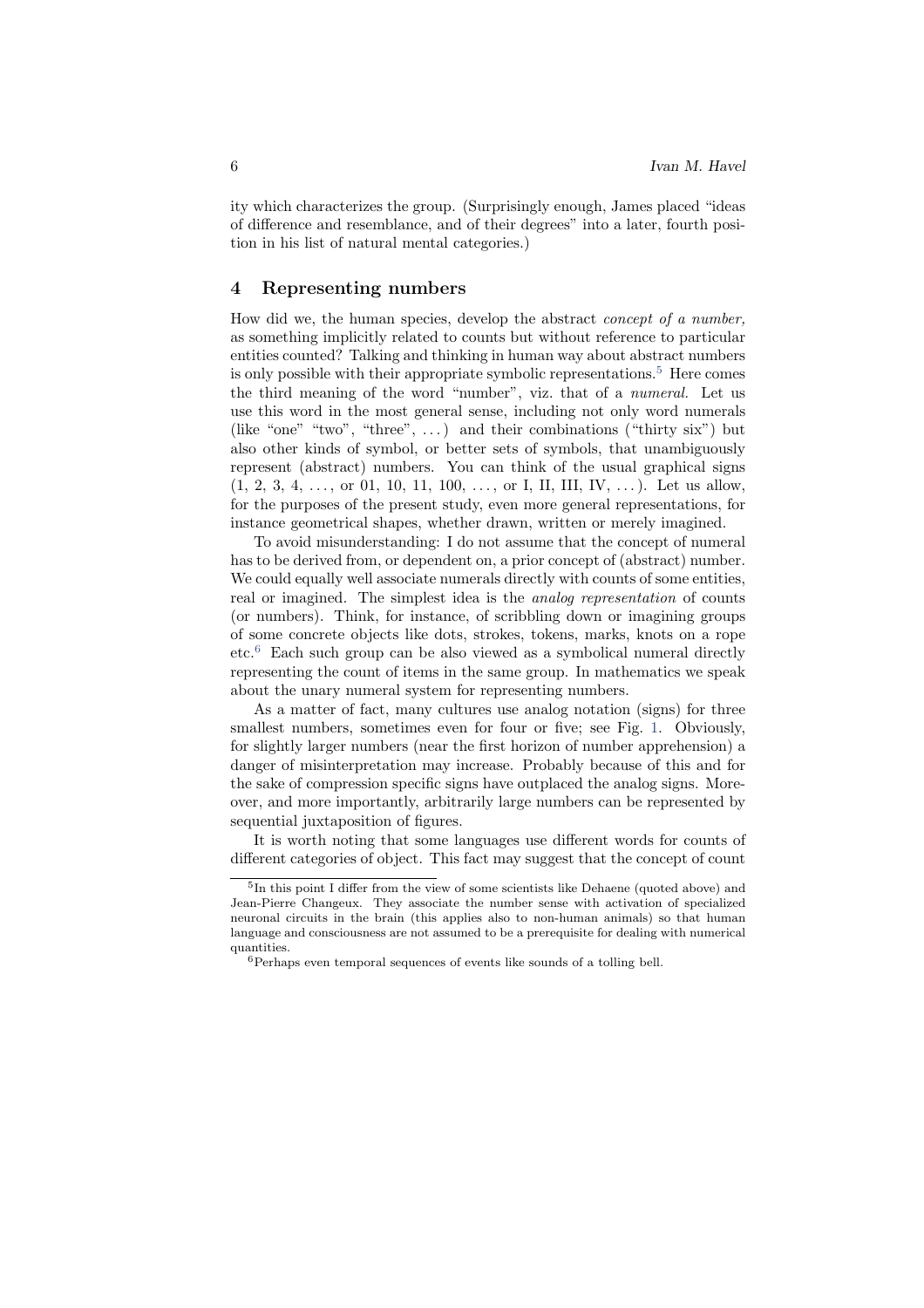| <b>Cuneiform Notation</b> | Н             | Ш |        |    |
|---------------------------|---------------|---|--------|----|
| Etruscan Notation         |               | Ш |        | Λ  |
| <b>Roman Notation</b>     | $\mathbf{  }$ | Ħ | IV     | V  |
| Mayan Notation            |               |   |        |    |
| Chinese Notation          |               |   |        | h. |
| Ancient Indian Notation   |               |   | $^{+}$ |    |
| <b>Handwritten Arabic</b> |               |   |        | Ч  |
| Modern "Arabic" Notation  |               |   |        |    |

<span id="page-6-0"></span>Figure 1: Analog and non-analog denotation of numbers. (Redrawn from  $[Ifr94]$ .)

may be more natural than the concept of number.

It is interesting to note, in passing, that some languages use object-specific numeral systems which depend on the kind of objects counted [\[BB08\]](#page-15-9). For instance, on one of the island groups in Polynesia, tools, sugar cane, pandanus, breadfruit, and octopus are counted with different sequences of numerals. There is a current dispute about whether such object-specific counting systems were predecessors of the abstract conception of numbers and number line (Beller and Bender argue in the opposite).

# <span id="page-6-1"></span>5 Numbers dancing in our heads

We can follow up the above considerations in various directions. We have already observed that there are three different conceptualizations of the prearithmetic idea of number: (1) number as a count of some identifiable (maybe visible or tangible) items, (2) (invisible, intangible) abstract number, and (3) number as a *numeral* of certain type (visible, speakable etc.). In theory we can easily point to inherent, indeed even necessary, interrelationships between these three conceptualizations. For instance, we may be interested in comparing three respective roads to infinity:  $(1')$  the intuition of gradual but unbounded swelling the group of items toward larger and larger counts (passing over the first two to the third of the above mentioned horizons of number apprehension), (2') developing a formal (axiomatic) theory of natural numbers, and (3') assuming such numerical representations that allow for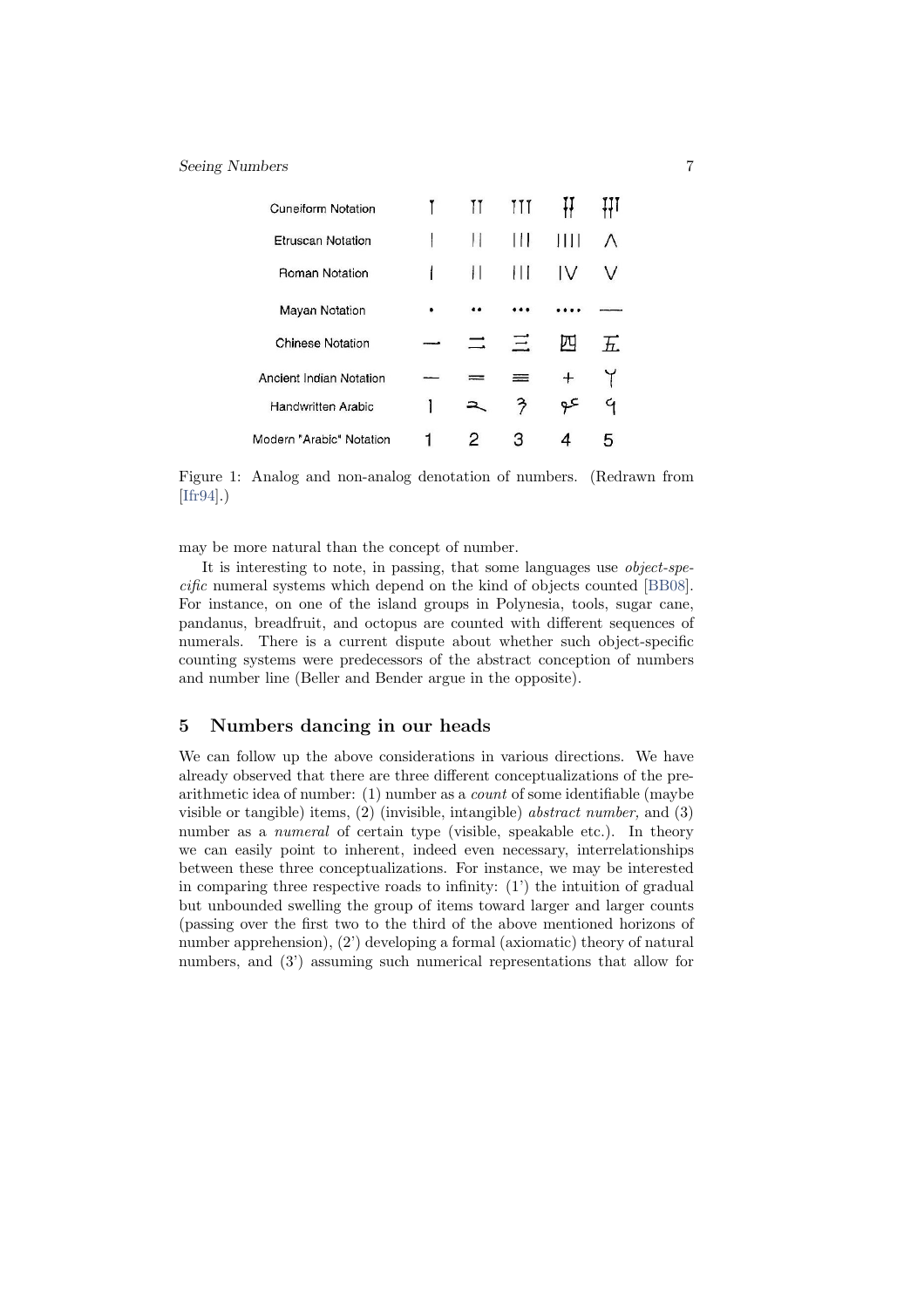

<span id="page-7-1"></span>Figure 2: Turning dots into figures

depiction of arbitrarily large counts (or of arbitrarily large abstract numbers).

Here I am not going to discuss the theoretical issue of infinity. Instead I am going to pose a different question, which may be more important if human cognition is at issue. Let us look "inside our minds", so to speak, and ask whether and how far we (humans) could mentally grasp the idea of a number.[7](#page-7-0) If we are able to "see at a glance" (i.e., without counting) small counts of things, why not to venture into imagining an analogously direct access to much larger counts, or perhaps even to abstract numbers.

True, in our culture we are too captive in the framework of words (numerals), symbols (number signs), arithmetic operations, and indeed, of the whole number line. Speaking for myself, whenever I hear, say, the sound "thirty six" I immediately happen to hear "six time six" (as a leftover of memorizing the multiplication table in the primary school), or alternatively, I could imagine the formula " $36 = 2^2 \cdot 3^{2}$ " (provided I were obsessed with prime number representations). Surprisingly enough, I never imagine a rectangle of six rows and six columns of dots (or something), or a prism made of small cubes, four horizontal, three vertical, and three backwards. Why not? Wouldn't it be easier to form mental images of various geometrical shapes, to remember them, and perhaps to manipulate them in various exciting ways?

Consider for example Fig. [2.](#page-7-1) In its upper part there are nine groups of dots; each group corresponds to a different count of dots (a singleton, pair, triplet, quartet, etc.). Let us fix the relative position of dots in each group by shaded lines. In the lower part of Fig. [2](#page-7-1) only the lines are depicted. Why not treat these line figures as numeral signs, easy to be imagined and remembered? Notice that most of these figures are formed by adjoining previous figures in the sequence; this immediately leads to the tentative idea of using such adjoining process for pictorial representing much larger numbers. Incidentally, each such numeral can be viewed as both analog and symbolic representation of a certain number.<sup>[8](#page-11-0)</sup> (In Section 8 this representation will be

<span id="page-7-0"></span><sup>7</sup>For philosophical reasons I am not comfortable with the term "introspection" but the reader may happily make do with it.

<span id="page-7-2"></span><sup>8</sup>The adjoining procedure may lead even to 2D or 3D figures.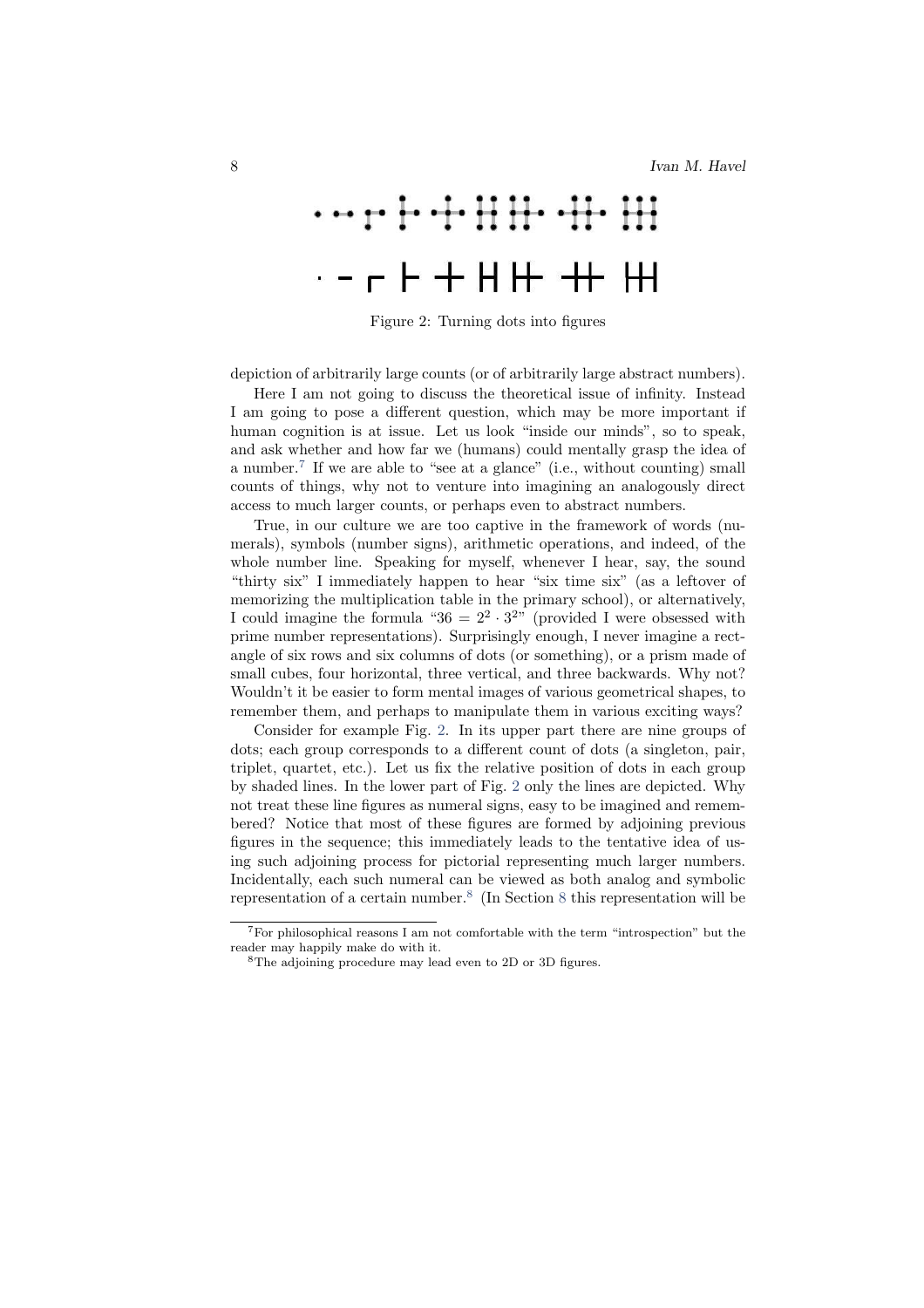used to develop more expressive pictorial representation of numbers.)

There is a plausible hypothesis that autistic savants with extraordinary numerical powers can mentally grasp numbers in some synesthetic way (pictorial, auditory, tactile), or maybe even in a form of some dynamic objects, rather than in the ordinary numeral representation.<sup>[9](#page-8-0)</sup> In this respect it is worth mentioning the case of Daniel Tammet (known for his record of reciting 22.514 digits of  $\pi$  from memory). Let me quote some of Tammet's own reflections (from recently published conversation with him in Scientific American [\[Leh09\]](#page-15-10)):

I have always thought of abstract information—numbers for example in visual, dynamic form. Numbers assume complex, multi-dimensional shapes in my head that I manipulate to form the solution to sums, or compare when determining whether they are primes or not.  $[...]$  In my mind, numbers and words are far more than squiggles of ink on a page. They have form, color, texture and so on. They come alive to me, which is why as a young child I thought of them as my "friends."  $[\dots]$  I do not crunch numbers (like a computer). Rather, I dance with them.  $[\dots]$ What I do find surprising is that other people do not think in the same way. I find it hard to imagine a world where numbers and words are not how I experience them!  $[...$  My] number shapes are semantically meaningful, which is to say that I am able to visualize their relationship to other numbers. A simple example would be the number 37, which is lumpy like oatmeal, and 111 which is similarly lumpy but also round like the number [numeral figure] three (being  $37·3$ ). Where you might see an endless string of random digits when looking at the decimals of  $\pi$ , my mind is able to "chunk" groups of these numbers [figures] spontaneously into meaningful visual images that constitute their own hierarchy of associations.

This is a rare case of a savant able to report on his exceptional inner experience. No wonder such a report generates more questions than answers. As I already mentioned, contemporary discussions mostly seek solutions from the brain research, which is expectable in view of the tremendous recent progress in various brain imagining techniques. My opinion is, however, that we could hardly expect from the brain scientist direct and valuable answers to phenomenally formulated questions about subjective experience. When Tammet says, for instance, that numbers "assume complex, multi-dimensional shapes," or that he "dances with them," it is of little help to the neuroscientist in his quest for adequate phenomena in the brain. By no means

<span id="page-8-0"></span><sup>&</sup>lt;sup>9</sup>The term synesthesia refers to perceptual experience in multiple modalities in response to stimulation in one modality. For some people, for example, letters or numbers (numerals) evoke vivid color sensations [\[RH03\]](#page-15-11).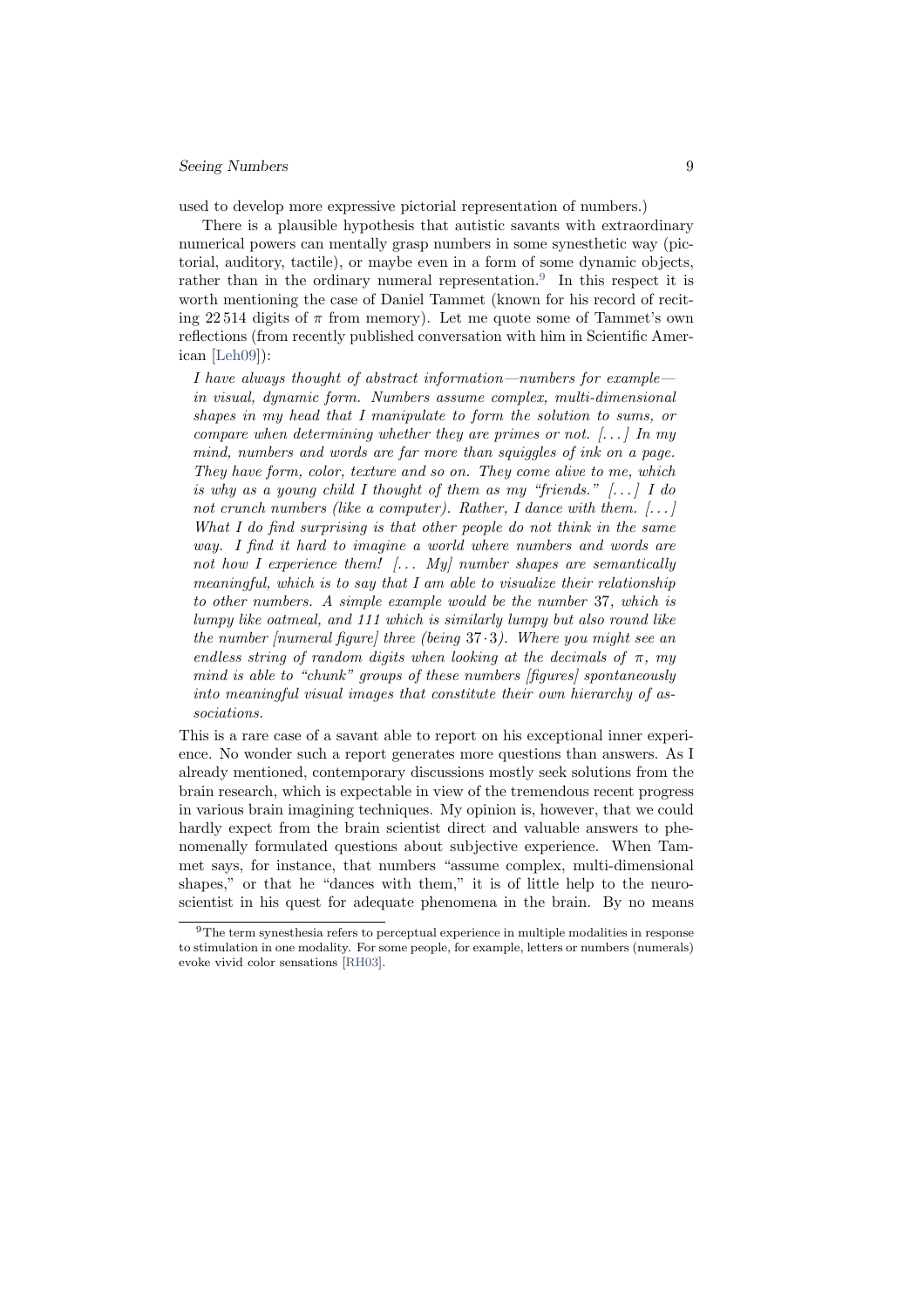I want to say that Tammet's reports are meaningless—quite conversely, I believe that his semi-metaphorical statements say more, in a sense, about human mind than the empirical scientist could formulate in the language of neuronal dynamics.

# 6 The riddle of prime twins

Here "prime twins" is a little pun: I do not mean twin primes (i.e. prime numbers of the form  $p, p+2$ , but John and Michel, the famous autistic, severely retarded twins, studied in 1966 by the neurologist Oliver Sacks [\[Sac85\]](#page-15-12). I am not going to discuss here their significance for scientific (neurological or psychological) research but merely use them as a valuable source of, or motivation for, wild hypotheses about the way human mind can deal with numbers in the extreme. Let us quote Sacks' own report on one of his encounter with the twins [\[Sac85,](#page-15-12) p. 191]:

[They] were seated in a corner together, with a mysterious, secret smile on their faces, a smile I had never seen before, enjoying the strange pleasure and peace they now seemed to have. I crept up quietly, so as not to disturb them. They seemed to be locked in a singular, purely numerical, converse. John would say a number—a six-figure number. Michael would catch the number, nod, smile and seem to savour it. Then he, in turn, would say another six-figure number, and now it was John who received, and appreciated it richly. They looked, at first, like two connoisseurs wine-tasting, sharing rare tastes, rare appreciations. I sat still, unseen by them, mesmerized, bewildered.

Sacks wisely wrote down their numbers and later, back at home, he consulted a book of numerical tables and what he found was that all the six-figure numbers were primes! The next day he dared to surprise the twins and ventured his own eight-figure prime. Twins paused a little time and then both at the same time smiled. The exchange of primes between Sacks and the twins continued during the following days, with gradual increase of the length of the numeral up to one of twenty figures brought out by the twins, for which, however, Sacks had no way to check its primality. For generating and recognizing larger primes the twins needed more time, typically several minutes.

Let us point out four conspicuous aspects of the twins' performance: (i) their striking emotional fondness for the primes, even if (ii) "they [could] not do simple addition or subtraction with any accuracy, and [could] not even comprehend what multiplication or division means" [\[Sac85,](#page-15-12) p. 187], (iii) there were delays in their reactions—the larger the longer numerical lengths of the primes processed, and (iv) there were certain indications that visualization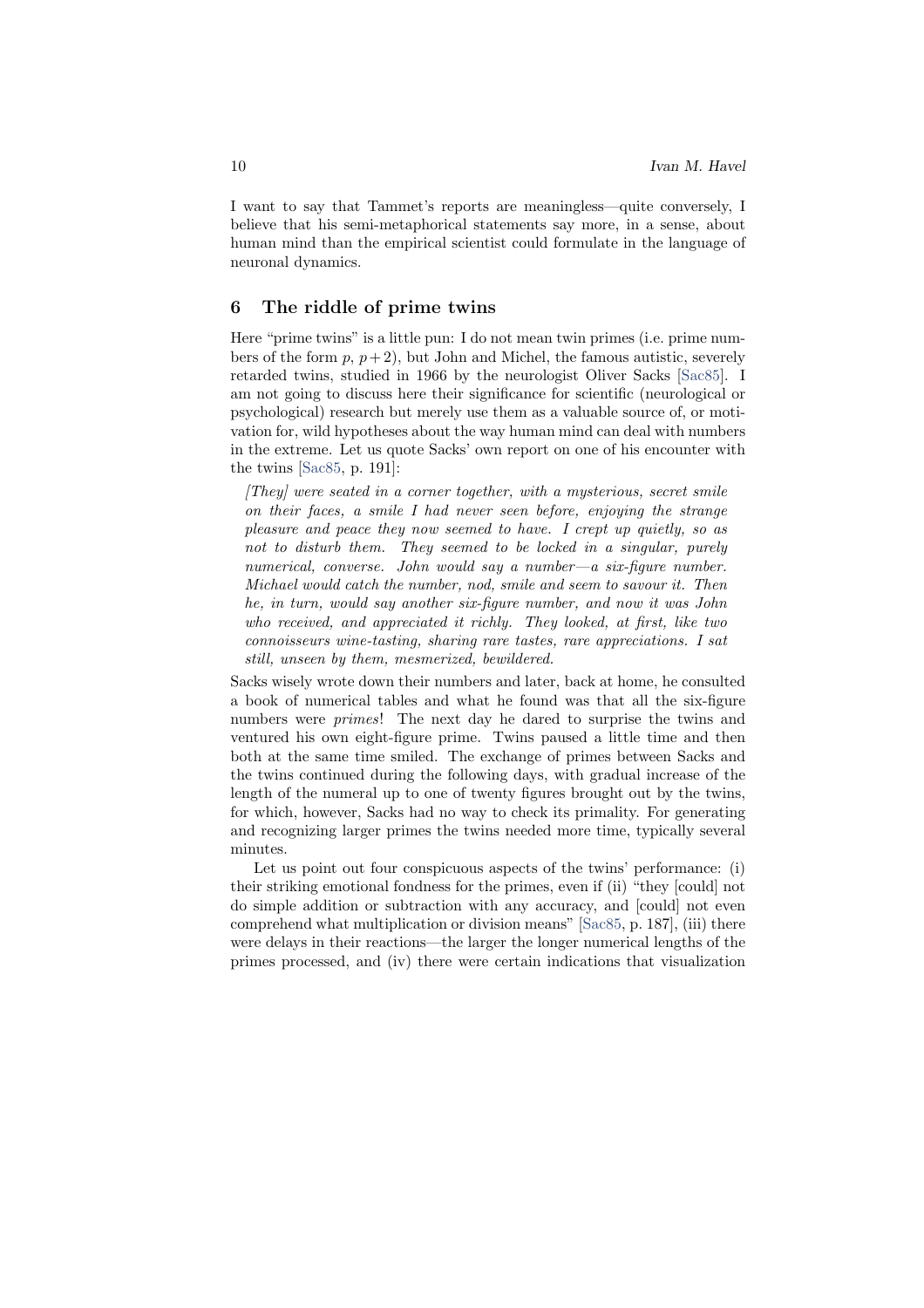was at play, as Sacks writes about another of the twins' abilities (calendar calculation) [\[Sac85,](#page-15-12) p. 187]:

 $[Their]$  eyes move and fix in a peculiar way as they do this—as if they were unrolling, or scrutinizing, an inner landscape, a mental calendar. They have the look of 'seeing', or intense visualization  $[\ldots]$ 

One of the above listed aspects (the third one, about delays) may suggest that production or recognition of a prime was not an instantaneous act but involved a certain internal procedure (what we would call "procedure") that consumed a certain time—a nontrivial time compared to the usually instantaneous responses of number prodigies. Well, what may such a procedure be?

It is not my intention to put serious effort into trying to explain the par-ticular extraordinary powers of Sacks' twins<sup>[10](#page-10-0)</sup> (or other number prodigies). I rather take up the twin case as an incentive to deal with numbers in alternative ways, not grounded in the ordinary arithmetic.

# <span id="page-10-1"></span>7 Primality sans arithmetic

A simple characterization of primes which is not based on arithmetical operations may be as follows: A number is a prime if and only if it corresponds to the count of items that cannot be arranged into a regular rectangle (except for a row or line). Imagine, for instance, a platoon of soldiers that cannot be drawn up into a rectangular formation (file by three, file by four, etc., except for a single row or line). Then we can easily design an effective finitary procedure  $P$  which, given a group  $X$  of individual elements (let us call them tokens), would systematically arrange it into various rectangular formations, always checking whether some of the tokens are left over or not. If the only possible arrangement without a leftover is a single row (or line) then the count of all tokens in  $X$  is a prime number.

The following four observations about such primality test  $P$  seem to be particularly relevant to our approach: (1) the procedure  $P$  may be carried out, in principle, with the help of visual imagery only,  $(2)$  feasibility of P in imagination could reach a certain (biological or psychological) limit if  $X$ happens to be too large, (3) the larger X the more steps may P require (hence more time would be needed for realizing  $P$ ), and, last but not least,  $(4)$  in order to execute P there is no need to know the precise (numerical) count of tokens in X. What is only needed is a presentation of group  $X$  as

<span id="page-10-0"></span> $10$ In response to Sacks' report, several researchers published various theoretical speculations. However, most of them (if not all) are based on ordinary arithmetical properties of primes (cf., e.g., [\[Yam09\]](#page-15-13).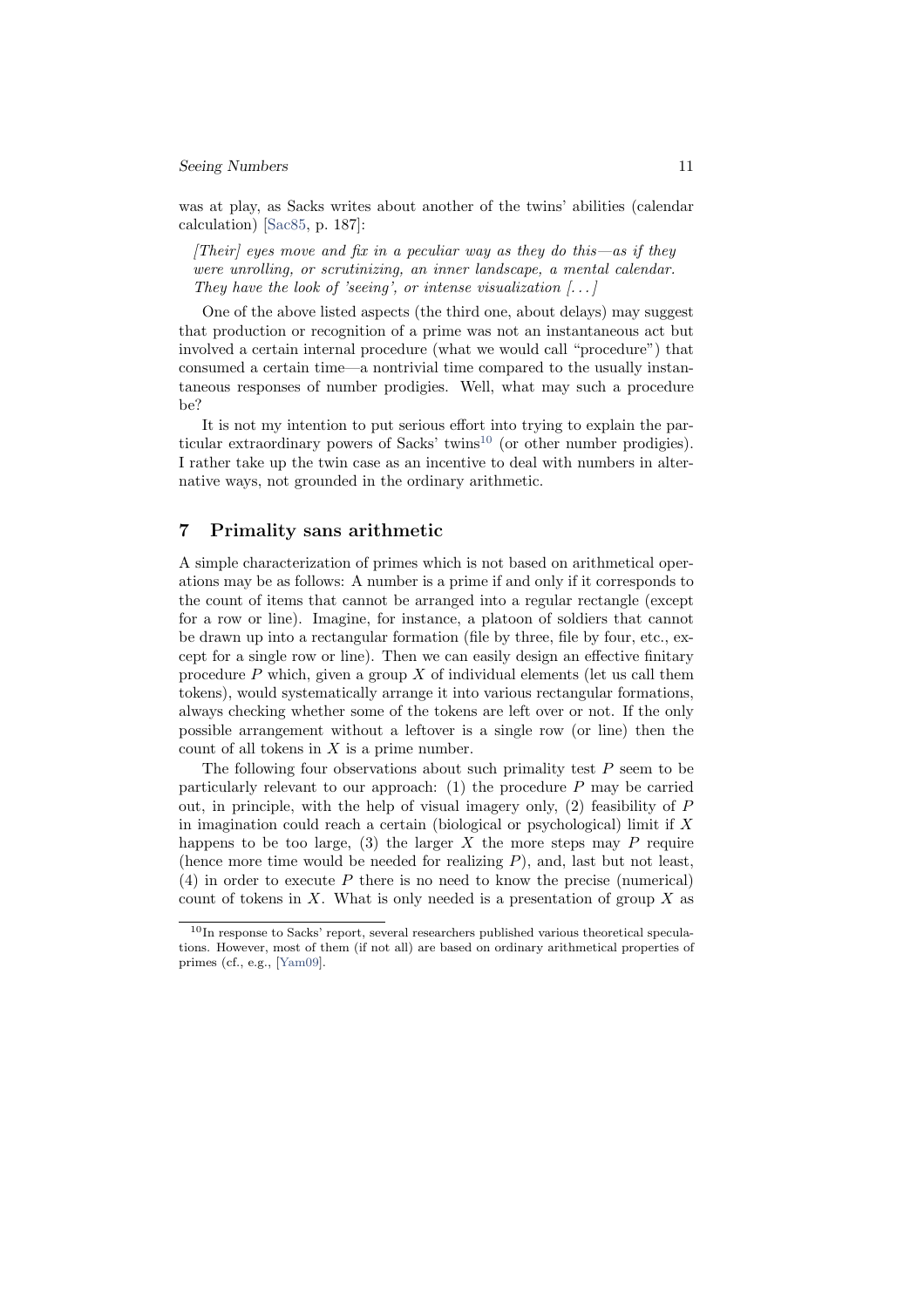a whole and allowing for simple mobility of its tokens. (Incidentally, one can imagine a mechanical apparatus that would realize the procedure).

Now, the oddity of prime number prodigies may be primarily related to point (2). With the current relatively moderate (albeit rapidly growing) scientific knowledge of the structure and dynamics of the brain, and without any knowledge at all about inner experiences of the prodigies, we can only conjecture that, for the prodigies, the feasibility horizon of the procedure P must be substantially farther than for normal people.

Of course, there may exist (and probably do exist) some unimaginable, entirely different solutions for dealing with primes. We are still far from understanding even the particular case of Sacks' prime twins. How, in addition to some marvelous mental imagery, were they able to communicate about numbers also in the ordinary form of (Arabic) numerals or (English) words? And why did they sense precisely primes as something joyful?

#### <span id="page-11-0"></span>8 Numbers turned into curves

Following up with the first question (about communication), I shall develop here an illustrative example of a relatively simple direct translation between two types of number representation: on the one hand, numerals in the usual form of sequences of decimal digits (or expressions formed from number names), and on the other hand, made-up pictorial "numerals" representing even huge numbers, preferably in a way that would allow "seeing them at a glance".

Let us discuss the latter issue, that of pictorial representation. To be more specific, consider the numeral system introduced in Section [5](#page-6-1) (cf. Fig. [2\)](#page-7-1). There I mentioned the possibility of extending such system to arbitrarily large numbers. However, the presumed miraculous imagery of even the most prodigious savants cannot be unbounded. Under the theory of embodied mind, whatever the (yet unknown) nature of pictorial number representation may be, there have to be certain limits to it. Such limits could somehow resemble the first horizon of human direct number apprehension (as mentioned in Section [2\)](#page-1-2), except that they may be located considerably far away ("far away" on our number line).

My speculative idea for a more powerful savant number representation (assume that it can be still called "representation") is based on the notion that it may have a *hierarchical nature*.<sup>[11](#page-11-1)</sup> I shall illustrate it with a concrete example (admittedly fabricated and most likely without any relation to re-

<span id="page-11-1"></span> $11$ In fact, the positional numeral system is hierarchical too, since each position represents different power of 10. In our case the word "hierarchical" should point to different representational strategy associated with each level.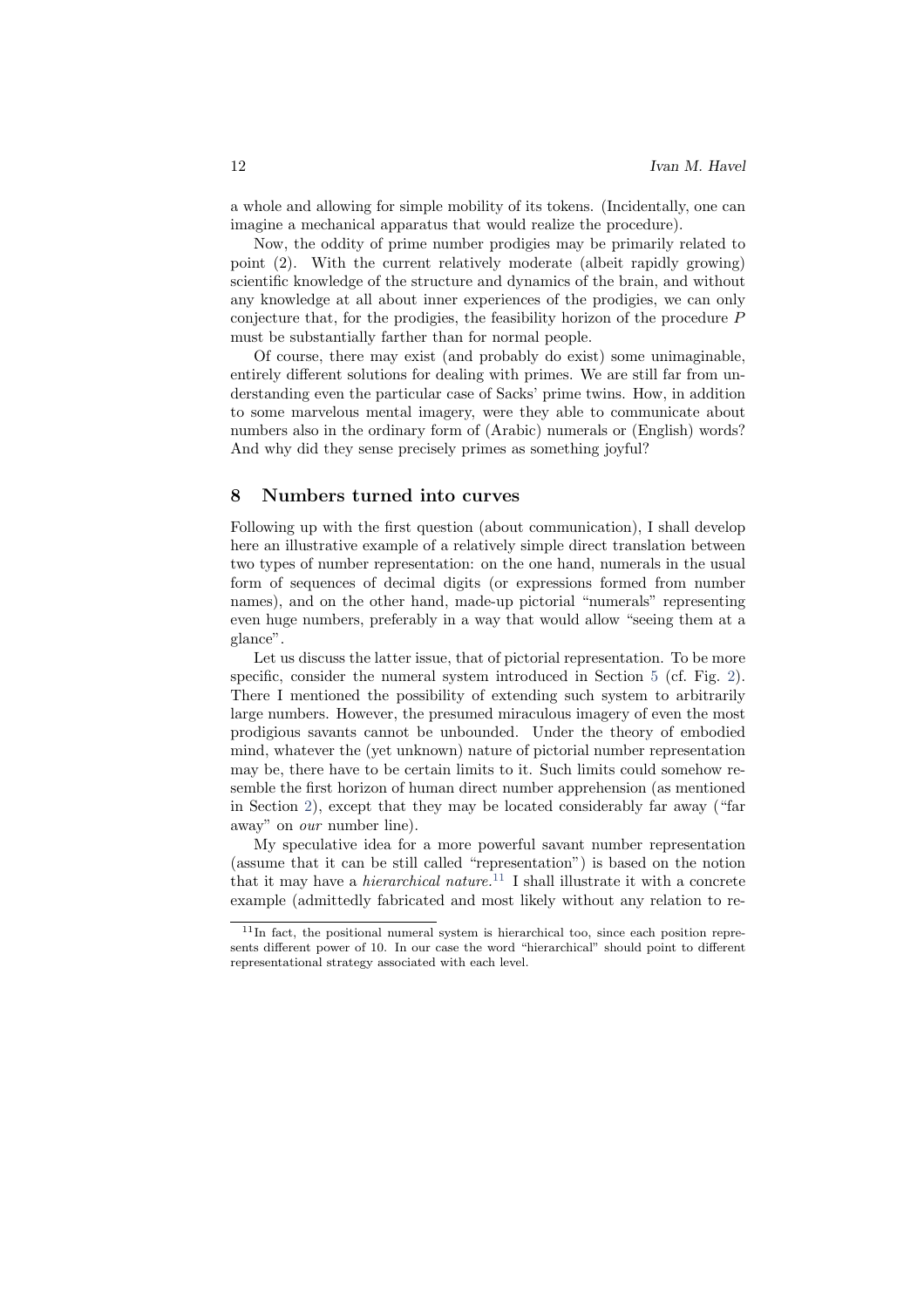

<span id="page-12-0"></span>Figure 3: First level of number representation.

ality). In the first step choose a certain, perhaps small set  $N_0$  of elementary numerals, for instance the nine figures as in Fig. [2.](#page-7-1) This determines the first level of number representation. In the next step arrange elements of  $N_0$  into a predetermined fixed formation, let us say into a  $3 \times 3$  regular grid  $G(9)$  with one additional point (for zero), as shown in Fig. [3.](#page-12-0) Obviously, in the Euclidean plane this grid can be uniquely determined by three reference points  $(a, b, c)$ , also depicted in Fig. [3.](#page-12-0)

Imagine now a certain number  $n$  presented in the form of a decimal numeral (sequence of digits), say,  $n = 5950425853$ . Draw a smooth curve through the grid, starting in point  $a$  and successively passing through all and only those vertices that represent digits 3, 5, 8, 5, 2, 4, 0, 5, 9, 5 in that order (for technical reasons in the reverse order comparing to  $n$ ). There may be infinitely many such curves but each would represent precisely number  $n$ (one of them is the upper left curve in Fig. [4,](#page-13-0) the other curves in the figure represent other numbers; I included them for those who like pictures).

For the inverse procedure, consider a given planary curve (for instance one of those in Fig. [4\)](#page-13-0) together with three reference points,  $a, b$ , and  $c$ . These points are sufficient to draw a unique regular grid (as in Fig. [3\)](#page-12-0) that lays over the curve. Now proceed along the curve, starting in the upper point a, and list all the digits associated with vertices you pass through (you should list them from the right to the left). Eventually the generated numeral expresses the unique number represented by the curve.

I admit that the procedure is somewhat artificial and strange. Moreover, it has a serious drawback (for our approach): even if it thinkable that the curve itself can be recognized at a glance (analogously to, e.g., human face recognition), the snag is the requirement of knowing its exact position with respect to three fixed reference points. Yet the proposed procedure has certain noticeable properties: first, one can in principle get along with visual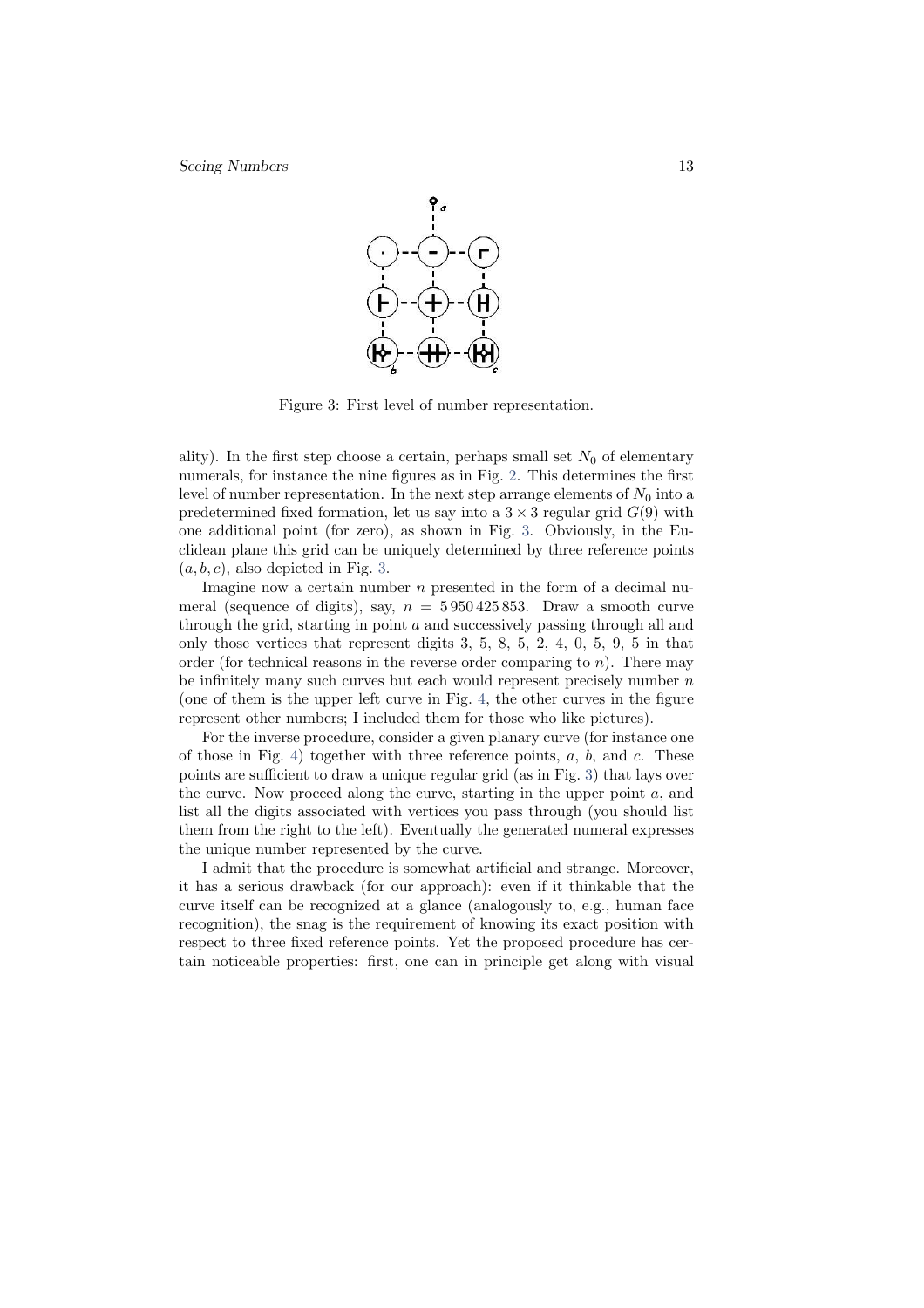

<span id="page-13-0"></span>Figure 4: Second level of number representation.

imagery, second, there is no need of counting anything, and third, no standard arithmetical operations are used. Yet the procedure allows for handling considerably large numbers (as seen in Fig. [4\)](#page-13-0) with only modest increase of complexity.

# 9 Seeing primes all at once

As a matter of fact, quite a different alternative track of thought may be pursued, too. It is conceivable that number prodigies do not care so much about concrete numbers and their individual properties like primality. Let me quote in this respect a passage about a synesthetic subject from [\[RH03,](#page-15-11) pp. 56–57]:

If asked to visualize numbers the subject finds that they are arranged in a continuous line extending from one point in the visual field to another remote point—say from the top left corner to bottom right. The line does not have to be straight—it is sometimes curved or convoluted or even doubles back on itself. In one of our subjects the number line is centered around "world centered" coordinates—he can wander around the 3D landscape of numbers and "inspect" the numbers from novel noncanonical vantage points. Usually the earlier numbers are more crowded together on the line and often they are also coloured.

Obviously a modified version of such a process may be hypothesized for the case of prime number savants like Sacks' twins. They may be miraculously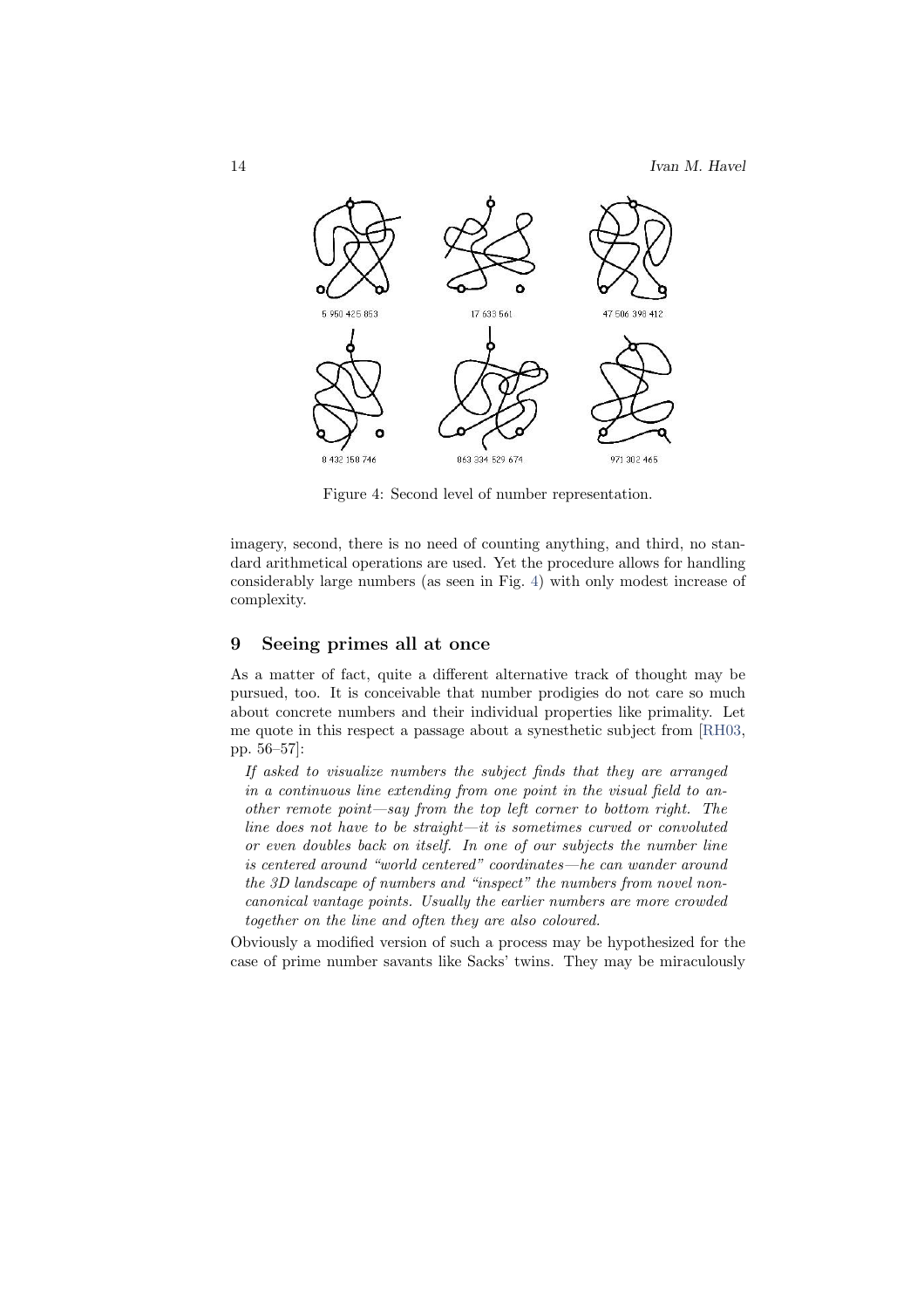

<span id="page-14-0"></span>Figure 5: Prime number line and non-prime number line

gifted with a sort of direct access to a certain whole set of primes, small or large (certainly not to the set of all primes in the mathematical sense). They can perhaps visualize the entire set as a single, very complex geometrical object in which primes play a salient role, while nonprimes fill the space between or around them. A very simple illustrative example of such an idea is depicted in Fig. [5](#page-14-0) where the ordinary number line is curved around a straight "prime-number line".

Now is a good time to comment on the question at the end of Section [7](#page-10-1) concerning Sacks' prime twins who, even though severely retarded, paid special attention precisely to primes. Why was it just primes, out of all numbers, that made them so happy? A weird but plausible idea may be that the geometrically prominent positions of primes on or inside the complex geometrical object mentioned above would charge them with some emotionally strong, perhaps esthetic quality.

Another, easier guess may proceed from our earlier characteristic of primes (see Section [7\)](#page-10-1): a prime number corresponds to such a count of elements of a group that wriggles out of all (nontrivial) rectangular formations. With a grain of aphorism: an entity that resists something as banal as a rectangular formation deserves a joyful welcome.

### 10 Conclusion

I outlined several purposely simple but highly speculative ideas about mental number processing, motivated by some extraordinary cases of numerical savants. I admit that the ideas are far from being mutually compatible. The reader may have noticed, for instance, that there is no clear way how to combine the curved-line pictorial representation of numbers in Section [8](#page-11-0) with the procedure of primality testing presented in Section [7.](#page-10-1) The remarkable powers of Sacks' twins and of other number prodigies remain, and probably will remain for a long time, a mystery.

However, my motivation for seeking various number representations and